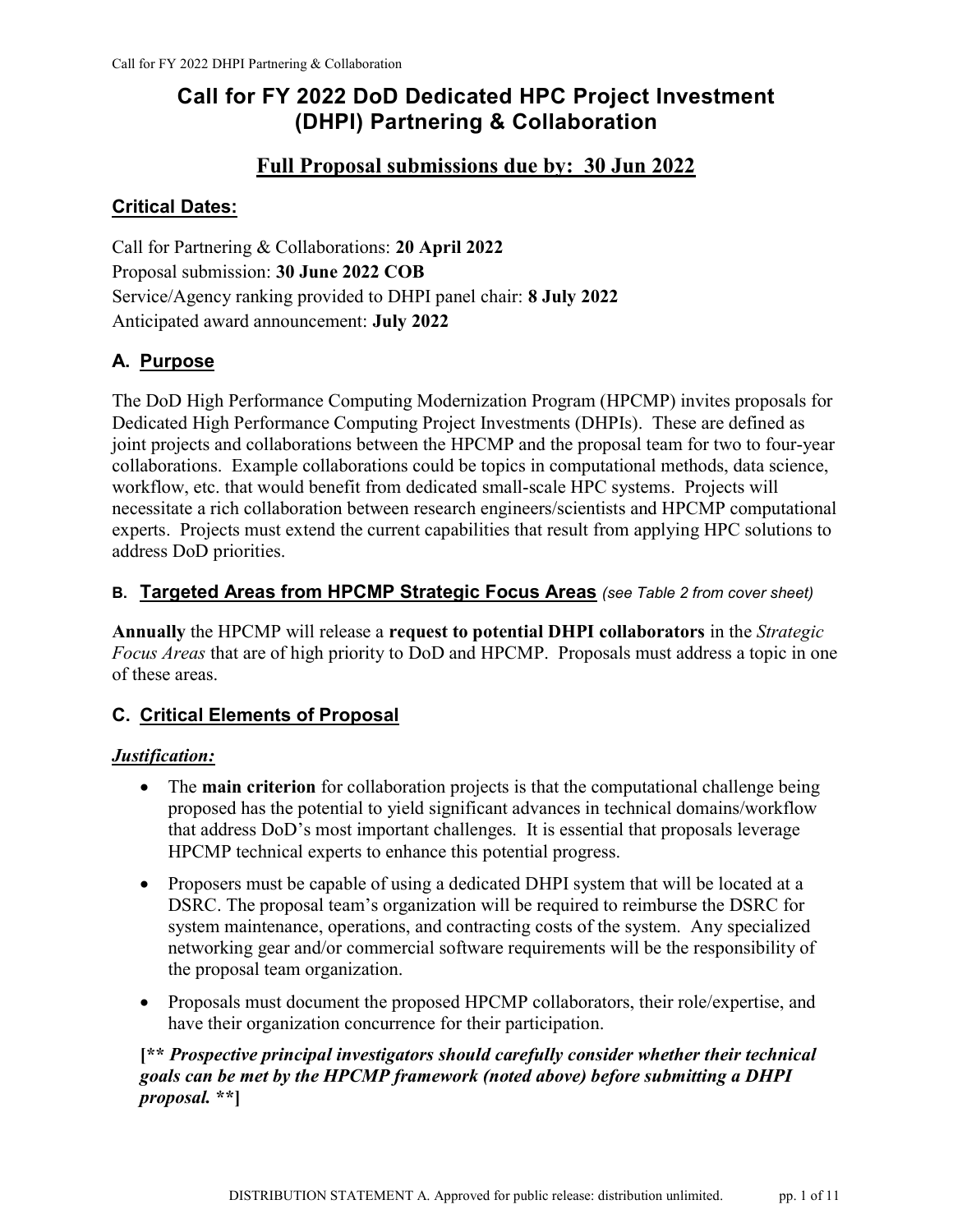## Eligibility:

- All computational scientists and engineers in DoD research, development, test and evaluation, and acquisition engineering programs who are eligible to use HPCMP resources under the program's current guidelines may submit a proposal.
- DHPI systems will only be hosted at DSRC facilities. Exceptions to the above DHPI site location requirements must be endorsed with written concurrence from the HPCMP Director prior to proposal submission.

#### Awards:

The dedicated DHPI system will be procured by the HPCMP and located at a DSRC. Selected DHPI proposer organizations must provide funds for:

- 1. facility preparation,
- 2. system operation and maintenance (including cybersecurity),
- 3. contracting costs for system acquisition,
- 4. software beyond that typically provided by the HPC system original equipment manufacturer (OEM) and required for basic system operation, and
- 5. specialized networking equipment.
- $\triangleright$  DHPI awards will not include funding to support labor associated with this award.
- Some DSRCs are prohibited from using HPCMP funds to support the DHPI system.
- $\triangleright$  Individuals from component elements of the HPCMP cannot be the principal investigator for these projects.

#### Financial Execution:

The requestor's ability to reimburse HPCMP as agreed to in the proposal are essential for the success of the collaboration. The HPCMP will work with the proposer team to configure an appropriate system and will accept responsibility for the procurement of the system.

During the period after award the awardee will provide quarterly status updates to the HPCMPO regarding the progress and schedule for the activity. If any DHPI system reimbursements from the proposer's organization are not received on an agreed upon schedule, the HPCMPO will re-evaluate the status of the project. Results from this evaluation could result in an award rescission.

**Proposal Composition:** To be competitive the proposal should have the following characteristics.

- 1. Well written and concise.
- 2. Address all the stated factors in Section D: Proposal Contents.
- 3. The "justification" needs to effectively capture the uniqueness of the request. Classified proposals will require either a classified proposal or classified addendum to the proposal. The proposal should clearly articulate the estimated ROI to Service/Agency mission. Speculative statements such as "customer needs us to do this work," "we need dedicated computing to support our program", etc. will not receive an award.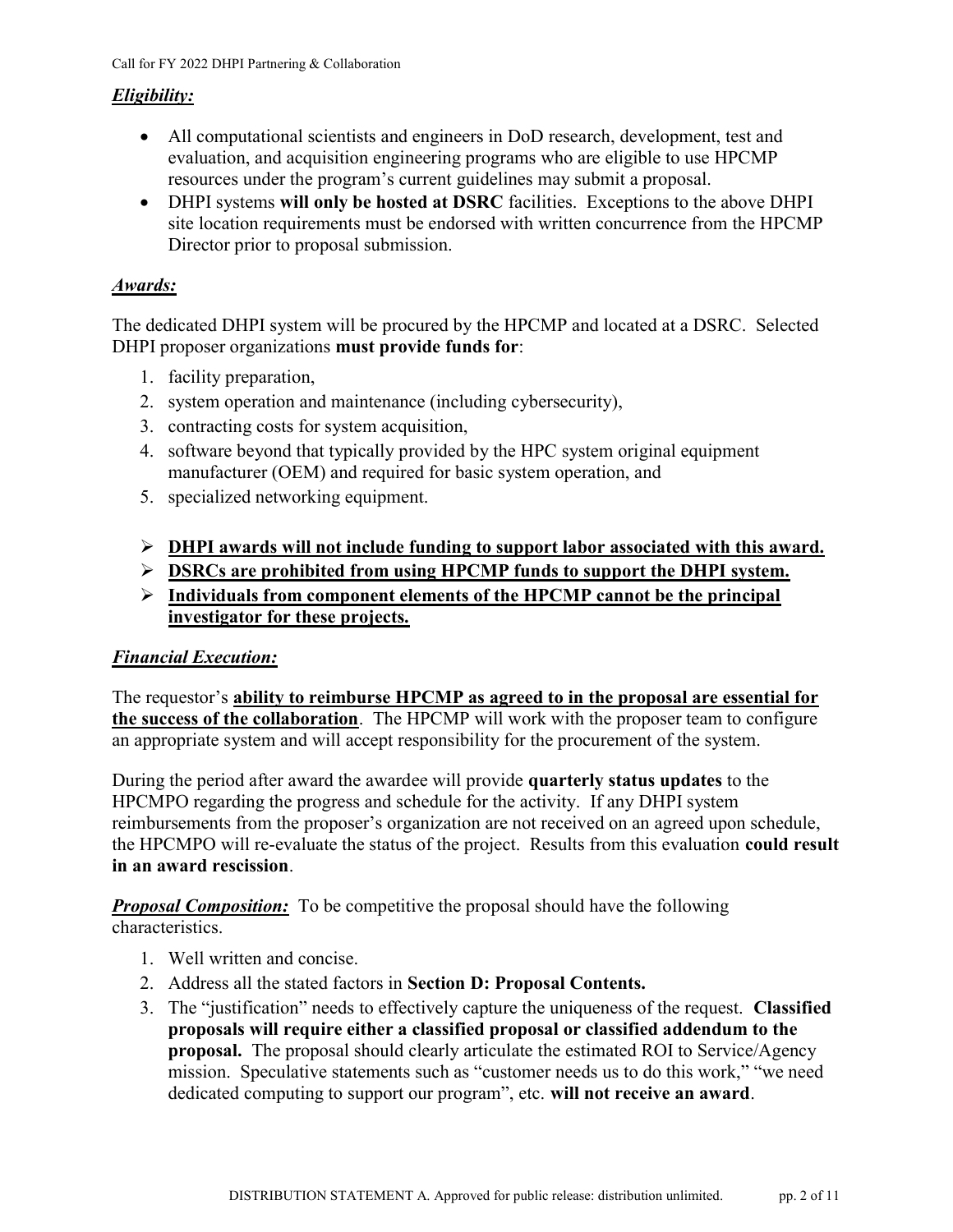- 4. The proposed system must be used to expand the benefit and use of HPC to support the DoD and HPCMP mission objectives.
- 5. The proposal must include sufficient technical requirements so the HPCMP can configure the appropriate DHPI system.
- 6. The nature of the proposed collaboration with the HPCMP must be documented. This includes the HPCMP team members (a letter of support from the HPCMP Director for the HPCMP team members is required) and detailed articulation of how the collaboration will enhance the effort.
- 7. A detailed project timeline that includes intermediate go/no-go events.
- 8. A letter of support and commitment from the proposer's organization leadership (an SESlevel individual) is required. The letter should specify the commitment to the financial contributions required and articulate why the proposed collaboration is important to address DoD mission objectives.
- 9. There are two sets of reviewers for DHPI proposals.
	- a. Service/Agency Principals: These reviewers, and their review teams, are responsible for determining the mission importance of the science and the potential for subsequent ROI. They will review the sections titled "DoD Relevance" and "Technical Approach" along with other elements of the proposal to produce a Service/Agency recommendation.
	- b. HPCMP DHPI evaluation panel: These reviewers are responsible for determining the soundness of all elements of the proposal – including the science and the technical elements ("algorithmic aspects"). The proposal should have a strong technical basis and include domain experts in the appropriate disciplines.

# D. Process, Evaluation, and Post Award

#### Proposal submission:

Submitters should ensure that their submissions have been vetted and endorsed by their organizational executive leadership. All questions should be directed to the email site below.

All unclassified communications and proposals (two files in PDF format; 1) completed cover page, and 2) entire proposal) should be submitted to

#### dhpi2022@hpc.mil

Classified communications and proposals should be coordinated by contacting the HPCMP at the above email address. Specific instructions will be provided to facilitate classified proposals.

#### **Selection Process:**

- 1. After submission to the HPCMPO each Service/Agency's HPC Advisory Panel (HPCAP) member's team will review proposals.
	- a. The primary focus will be the determination of the mission importance for the science and the potential for subsequent ROI.
	- b. Proposals must be endorsed and prioritized by the Service/Agency HPCAP member prior to HPCMP consideration. The Service/Agency principal's scoring will provide succinct information regarding the relative priority of the submitted proposals.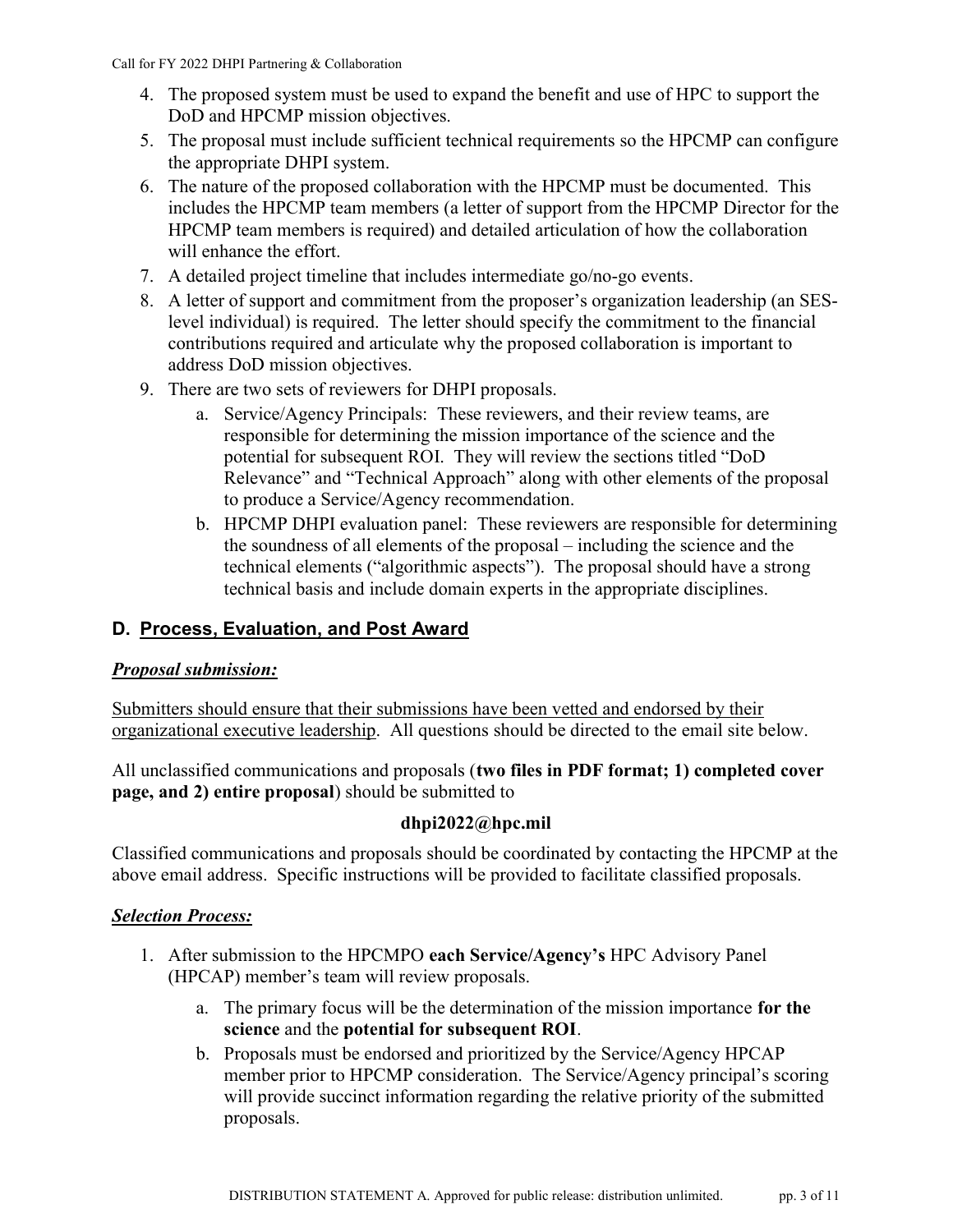- 2. The Service/Agency principal will submit the Service/Agency rankings to the DHPI panel chair.
- 3. The HPCMP DHPI evaluation panel will consider the factors detailed in the "Proposal Contents" section of the proposal and will independently score each proposal. The DHPI panel chair will then facilitate the aggregation of Service/Agency scores with the DHPI evaluation panel's scores. If required, the DHPI panel chair will communicate with Service/Agency principal(s) to resolve any differences in scoring between the two review panels.

## HPCMP DHPI Evaluation Panel Process:

A review panel convened by the HPCMP will evaluate proposals against the following criteria:

- 1. Merit of the proposed project (Sections 1, 2, 3 and 4): Based on the project's goals, solution approach, and technical quality, does the project represent a potential significant contribution and ROI to the RDT&E and/or acquisition engineering community?
- 2. Technical approach used to address the project's requirements (Sections 5, 6 and 7).
	- Based on software applicability, software scalability, and anticipated large-scale computational requirements, can the project effectively leverage the requested resources?
- 3. Potential for significant progress (Sections 8, 9, and 10):
	- Based on the team's track record, staff's qualifications, and software readiness, does the project team have the potential to complete the proposed work?
- 4. Does the required system expand the benefits and uses of HPC in a way that supports the HPCMP mission objectives? (Sections 11 and 12)

The above criteria are of equal importance. All evaluations will be used to formulate a proposed set of awards for consideration by the DHPI selection authority (Director, HPCMP). Only technically sound, mission critical projects will be considered.

## **Post Award Project Review Schedule:**

DHPIs will be reviewed by the HPCMP quarterly against proposed milestones. Annually the DHPI project leader must present a progress report (both a paper and a presentation) to the HPCMP. This report should include such information as:

- 1. How the system is being utilized (software used, problems being addressed, etc.).
- 2. The level of system utilization.
- 3. Significant technical impacts and ROI realized from DHPI usage.
- 4. Detailed revised plans for the next year's project efforts with potential impacts.
- 5. Any milestone delays and the reason.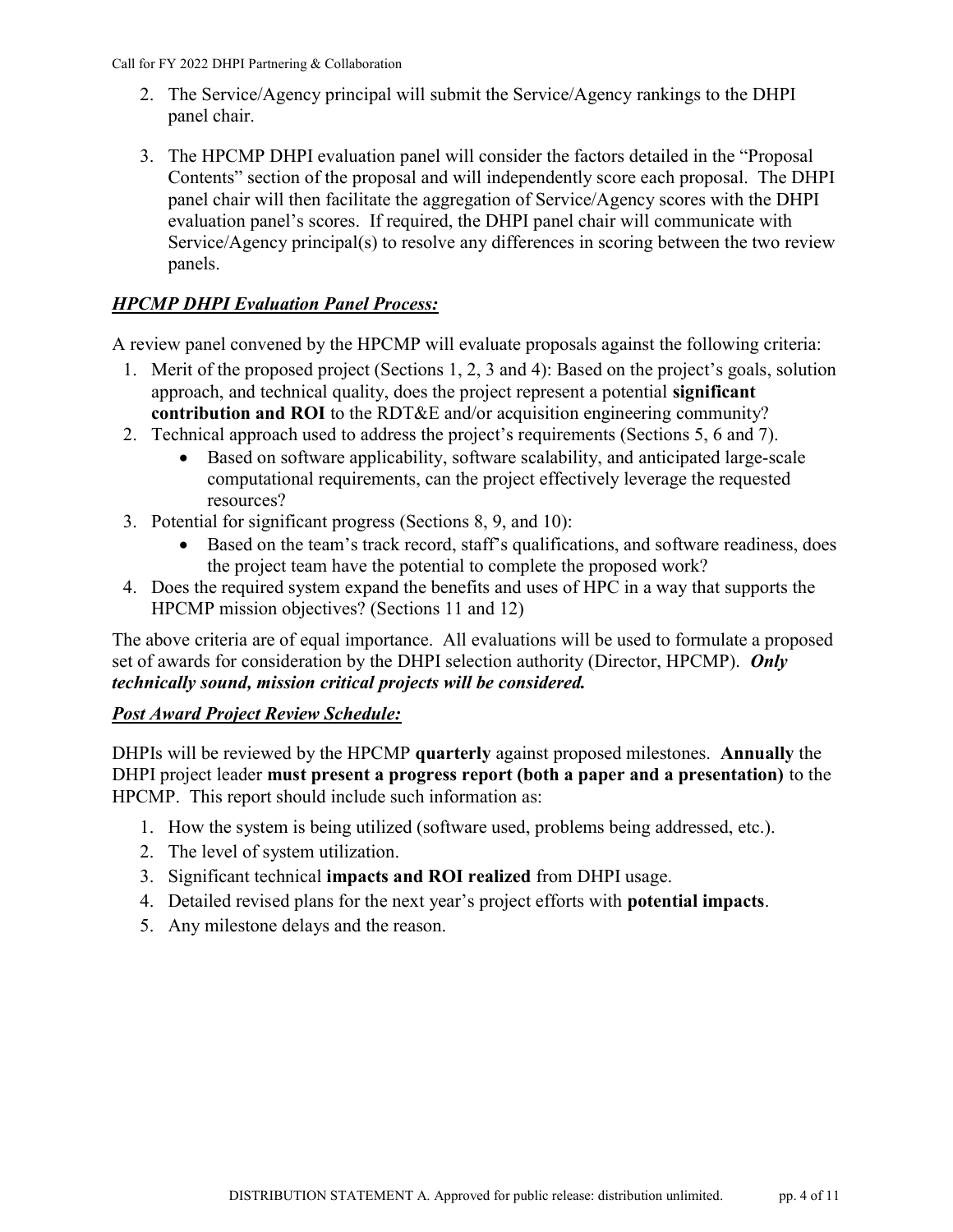# E. Proposal Contents

Proposals should be formatted as single-spaced, standard 12-point font, and one one-inch margins. The submission must be a single PDF document. Proposals must contain the following sections – ordered and numbered as indicated. Suggested lengths for each section are provided. Proposals that do not conform to this structure will not be evaluated.

**Cover Page:** Include the proposal cover page (template provided).

#### **Summary Page:** (Length: 1 page maximum; see example at end of document)

- *Title:* Provide the title of the project.
- DoD Impact/ROI: Briefly discuss the projected DoD impact and expected ROI.
- Scientific and Technical Goals: Briefly summarize the scientific and technical objectives.
- Technical Approach: Briefly summarize the technical approach.
- Dedicated HPC Hardware<sup>1</sup>: Provide a brief description of the hardware requirements, including the size and type of system, that will meet your requirements. Additionally, indicate the DSRC that would be your choice for the system and why. Specific hardware recommendations can be included as an example but the HPCMP will make the final configuration and vendor selection. [The system's total cost for acquisition cannot exceed \$2,000,000.]

Note: Due to supply chain challenges the system that HPCMP selects may be unavailable post award. Alternatives will be considered. However, if no adequate solution is available then the award may be delayed or rescinded.

- Special Circumstance(s): Summarize the reason(s) why this project requires a dedicated DHPI and any special circumstances such as security requirements, networking, etc.
- Major Applications Software: List major applications software that will be used. [The cost for any non-OEM software is the responsibility of the proposer's organization.]
- Technical and Computational Challenges: Summarize any anticipated technical and computational challenges.
- Collaboration: Summarize how the HPCMP collaborators will be integrated into the project.
- *Duration:* Specify the duration of the project.

 $\overline{a}$ 

<sup>&</sup>lt;sup>1</sup> The DoD HPCMP is required to comply with DFARS 225.7012 (cannot purchase a supercomputer unless it is manufactured in the United States). DHPI systems are also subject to these DFARS.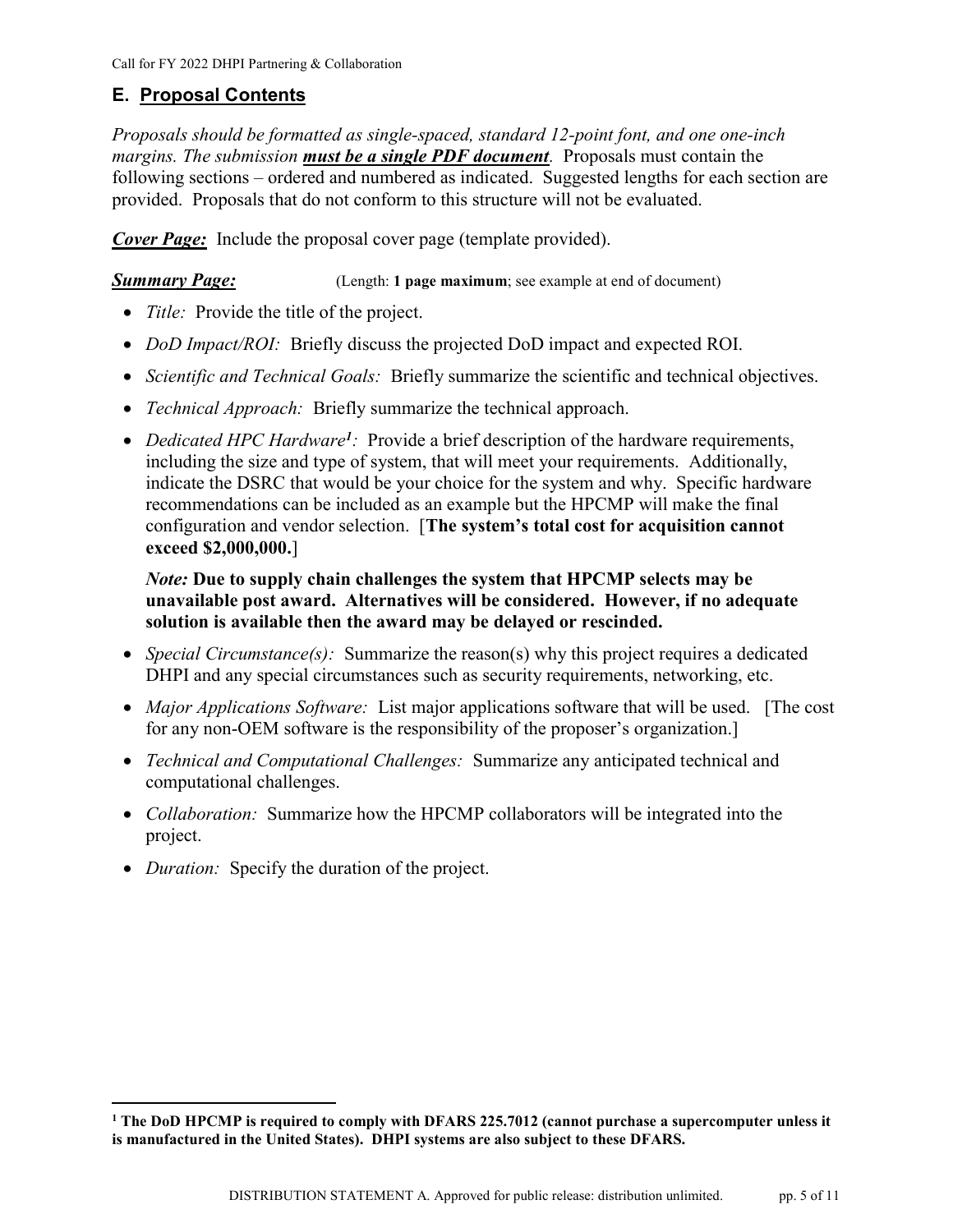## F. Proposal Structure

#### 1. Executive Endorsement: (Length: 1-2 pages)

A letter from an appropriately authorized executive official (a member of the Senior Executive Service) of the supporting organization MUST be included. The letter should indicate

- a. the organization's abilities to meet financial execution requirements (i.e. fund the site preparation and operations and maintenance costs of the system for the duration of the project),
- b. the importance of the proposed work,
- c. the anticipated results/products, and
- d. the DoD and Service/Agency priority of the work.
- 2. Executive Summary: (Length: 1-2 pages)
- 3. **Introduction:** (Length:  $\frac{1}{2}$  to 1 page)

Introduce the project in broad terms. Include a general discussion of ongoing related work in both your organization and the scientific, technology, and/or testing community.

4. **DoD Relevance:** (Length:  $\frac{1}{2}$  to 1 page)

Clearly state the DoD and Service/Agency mission relevance of the proposed work and potential impacts and ROI from the effort including what current and future defense systems it will support, if any.

5. Scientific Description: (Length: 2-4 pages)

Articulate the scientific elements of the proposed effort. This description must convey a suitable amount of details so that the domain experts on the evaluation panel can judge the proposed project's scientific merit.

- 6. Technical Approach:  $(Length: 2-4 pages)$ 
	- a. Clearly state the technical goals of the project and discuss the science, technology, and/or engineering steps (workflows) that are required to meet these objectives.
	- b. Clearly state the performance goals that are expected; such as software execution time, algorithm migration to alternative architectures (such as GPGPU, FPGA, etc.), and benefits in processing large datasets.
	- c. Discuss technical challenges that will likely be encountered during the course of the project.

#### 7. **Computational Approach:** (Length: 2-4 pages)

- a. Describe the computational methodology and algorithms, and estimate the size and structure of the problem with as many supporting details as possible.
- b. State the advantage to be gained by exploiting HPC capability.
- c. Discuss in detail the applicability and readiness of any software targeted for use by the project, particularly as the software relates to the proposed dedicated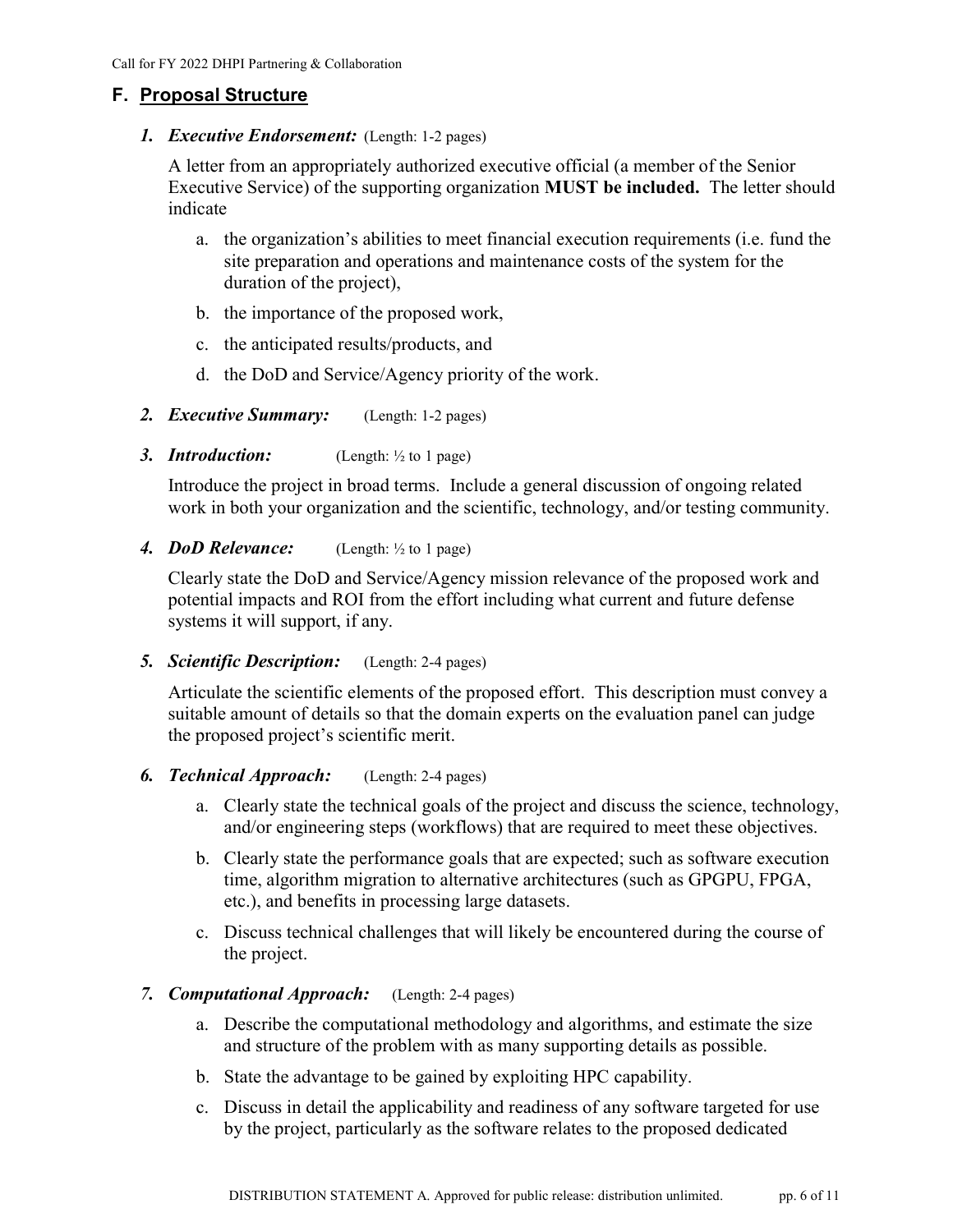hardware. Projects should be prepared to utilize the system upon installation and acceptance. All possible algorithm/software development and evaluation should be complete. Only software development required to migrate and optimize the software to the DHPI system is allowed.

- d. Provide evidence of the benefit of the application of high performance computing to improving mission efficiency (For example, HPC would substantially reduce time to compute solutions for large run matrices or provide for increased accuracy or resolution in results obtained) or software efficiency on scalable systems by plotting the performance as a function of the number of processing cores for each code that is to be used for the project.
- e. Discuss the computational challenges that will likely be encountered during the course of the project.

#### 8. Milestones/Deliverables: (Length: 1 to 2 pages)

- a. Provide a schedule in tabular form that lists milestones, deliverables, and mission impacts spanning the life of the project. The schedule should include the acquisition schedule for the system, testing and stabilization of the system and the subsequent project milestones.
- b. Provide a detailed project plan for achieving these goals and a project timeline that includes intermediate go/no-go events. Dates can be expressed as a function of date of availability of DHPI system.
- c. At the conclusion of the project determine the final ROI.
- 9. Progress to Date: (Length:  $\frac{1}{2}$  to 1 page)

Discuss any progress to date, providing evidence of preliminary work. Discuss the work that remains and why it must now be performed via a DHPI.

#### 10. Key Personnel: (Length: as necessary)

- a. Include a complete CV for the Principal Investigator for the project.
- b. Summarize in a single paragraph the expertise of each participant, highlighting relevant previous work, and discuss why their qualifications suit them for their proposed role in this project.
- c. Include a list of HPCMP collaborators and their role.

#### 11. Justification for Dedicated Resources: (Length:  $\frac{1}{2}$  to 1 page)

Clearly explain why the proposed work requires dedicated resources and cannot be performed using shared resources available at a DSRC.

#### 12. Description of Required Resources: (Length: 1-2 pages)

Fully describe the attributes of the desired system and justify each of its attributes.

a. System size, system type, processors, accelerators [if any], memory, interconnect, O/S, storage, login nodes, external network interfaces as they relate to project requirements.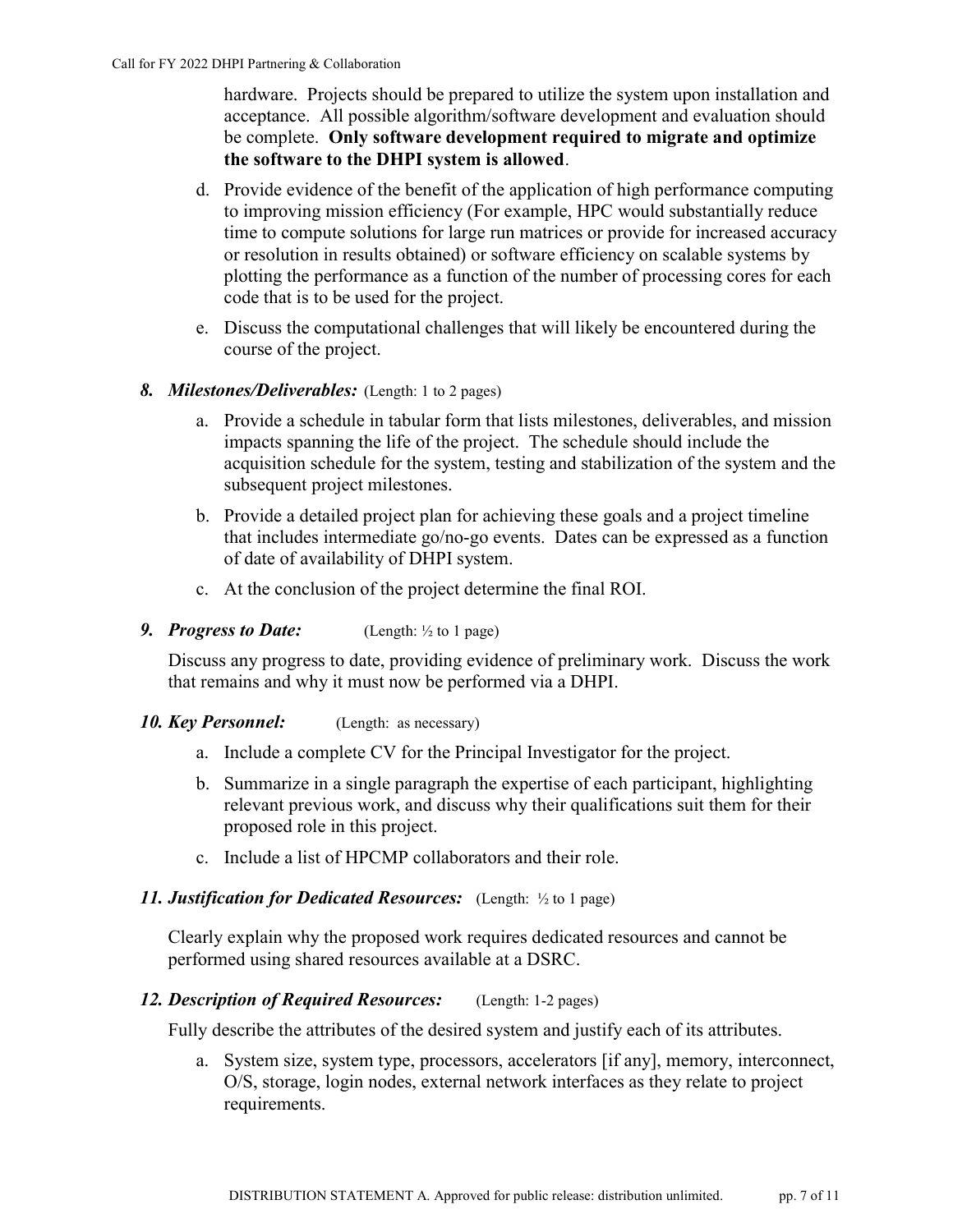- b. Summarize and justify any system software (e.g., batch schedulers and compilers).
- c. Summarize any commercial or open source software you will need for your work. Any costs associated with commercial software are the responsibility of the proposer's organization.
- d. For classified DHPIs indicate the security level required for the system. Note the preferred method of access (i.e. SDREN, SIPRNet, JWICS, etc.) Additionally, if any specialized networking equipment such as encryptors is required it will be the responsibility of the proposer's organization to purchase.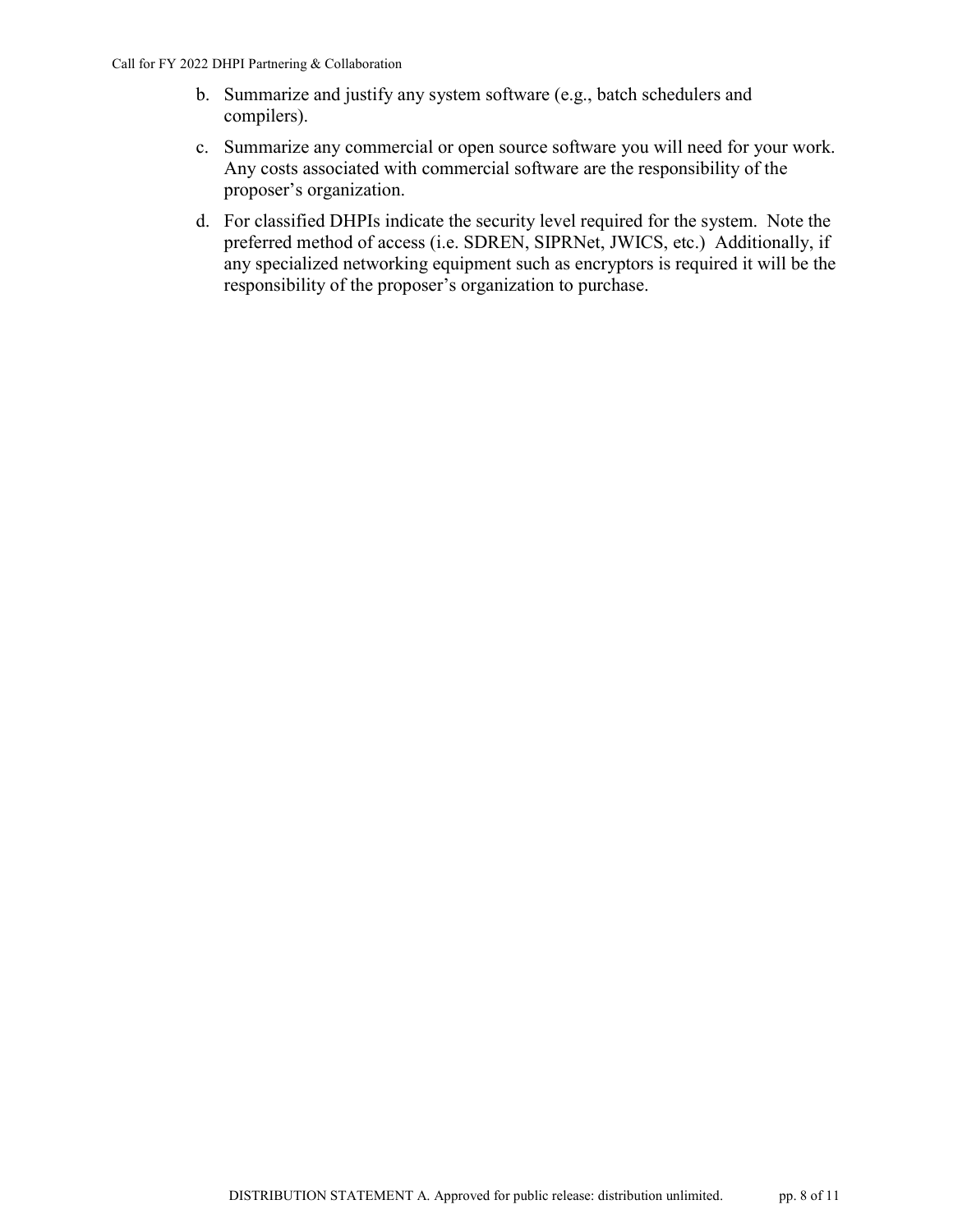# G. DHPI Proposal Checklist

Based on the HPCMP's past experience reviewing DHPI proposals, the following checklist is provided to assist Proposers in preparing their proposals. Proposals that do not meet the following requirements will not be reviewed.

- 1. The Cover Page must be completed and provided as a PDF file.
- 2. The Proposal must be provided as a single PDF file.
- 3. The project associated with the proposal must have an up-to-date entry in the HPCMP's requirements database that reflects its resource requirements.
- 4. The proposal must include a letter from an appropriately authorized executive official of the supporting organization (a SES), stating that the organization will fund the site preparation and operations and maintenance costs of the system for the duration of the project.
- 5. The proposed system must be 100% used for the proposed project. Use of the system for other non-DoD, educational or commercial purposes is not allowed.
- 6. Justification that the resource requirements of the project cannot be met at a DSRC (using standard queues, the ARS, or a DSP).

The Proposer is strongly encouraged to address the following suggestions. Proposals that fail to do so will still proceed through the review process, but will be at a disadvantage.

- 1. The required CV of the principal investigator and summaries for other participating personnel should include background and experience relevant to the proposed project.
- 2. Data demonstrating the scalability of the proposed software should be included. The size of the proposed system should be justified by the resource requirements of the software; i.e., the total expected number of runs at expected core counts should generally consume the proposed hardware.
- 3. Requests for small amounts of HPC features not crucial to the project and to be used for preliminary investigations are not appropriate (e.g., requesting a 100-node cluster with two GPU-equipped nodes "just so we can see how they work").
- 4. Classified must submit a proposal or proposal addendum that is classified. Contact the HPCMP to discuss how a classified proposal should be submitted.
- 5. Schedule milestones should be substantive and measurable. Vague milestones that will be met by default (e.g., "work on input data") are discouraged.
- 6. A DHPI is not an appropriate purpose for ongoing operational computing requirements. Additionally, if a subject agency's first DHPI, if any, has already demonstrated a proof-of-concept and/or innovative use of HPC technology, subsequent DHPI proposals that address the same requirements will be at a significant disadvantage in the evaluation process.
- 7. The ability to achieve financial execution expectations are essential and should be well documented.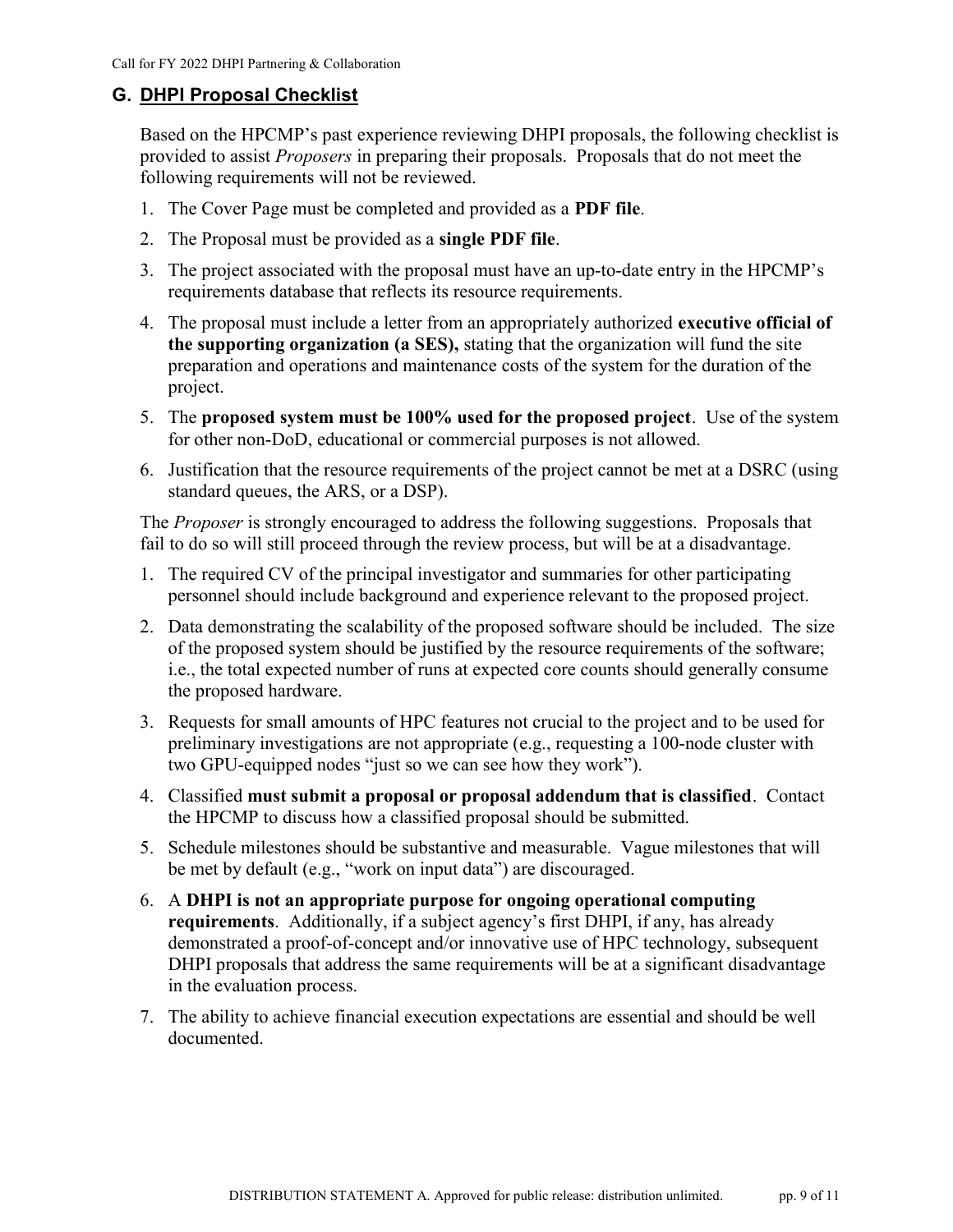#### Example Summary Page

# Real-time Image and X-scan Processing for Discernment of Theatre Bridge Integrity

Requirements Project Number: ARMY123456

**DoD Impact/ROI:** In 2014, the Army lost over 30 tanks to compromised bridges, and had to slow the advance of its forces into enemy territory, as it mitigated losses through manual inspection of bridges and in-the-field calculation of structural integrity (determined to have an accuracy of only 51%). The proposed implementation will provide highly accurate discernment of bridge strength with quick turn-around (~5 minutes), allowing the rapid, safe advance of forces.

**Technical Goals:** Real-time determination of bridge integrity prior to crossing potentially compromised, weak structures with heavy battlefield assets

**Technical Approach:** Soldiers will transmit multiple images and X-scans of the target structure via a live link between the battlefield and the DHPI system. X-scans reveal discontinuities in the density of structural members and identify the material used to form each member via a database of X-scan profiles for 1 million possible known materials. Image and X-scans will be processed using the advanced XYZ method for automatically determining the load that each square inch of a structure's surface can bear, thereby, identifying a strategic path for crossing a target bridge. AutoBridgeAnalyzer developed by the ABC agency will be used to apply the XYZ method, using structured grids.

**Dedicated HPC Hardware:** 512 compute core shared memory system with 1GB of memory per core; 2 additional nodes for image and scan preprocessing; 1 addition node for communication with the satellite earth station; 10 TB of scratch disk space; 1 GigE interconnect or better; Linux OS; must not exceed 4 racks; must not exceed 45kW

Special Circumstances: TOP SECRET, real-time response required

Major Applications Software: AutoBridgeAnalyzer

**Technical and Computational Challenges:** The XYZ method is new and has not been applied in the field, although controlled experiments have shown that its accuracy is consistently 99% at one square meter resolution and 90% at one square inch resolution. AutoBridgeAnalyzer is memory and communications intensive and benefits greatly from shared memory.

**Duration:** FY 2020 – FY 2023 (4 years)